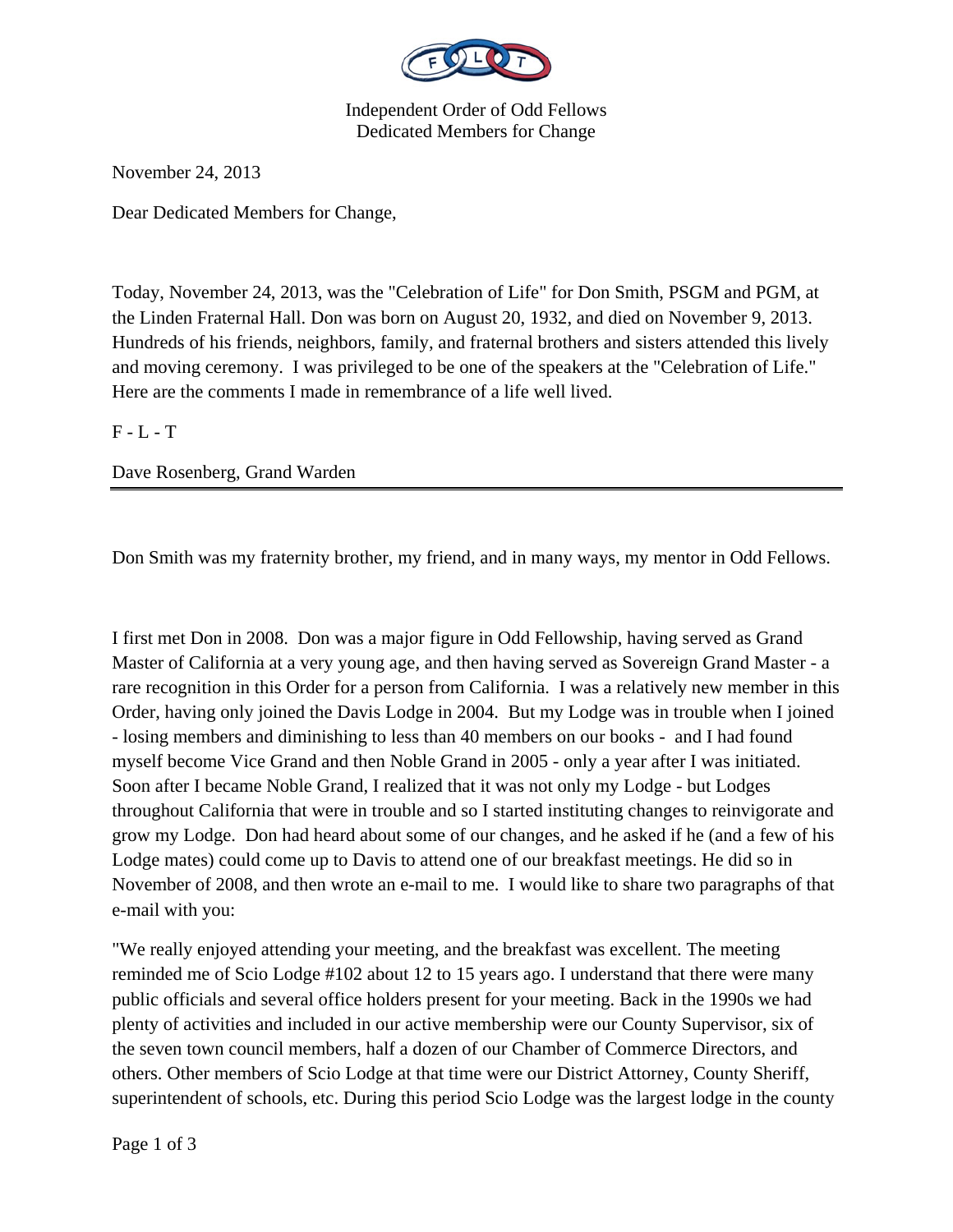

## Independent Order of Odd Fellows Dedicated Members for Change

and the tenth largest lodge in California. Today we are the second largest lodge in the county (more than 50 members) with the Lodi lodge taking over the number one spot in San Joaquin County. Back then we also gave the Lions Club a run for its money as far as activities and membership, but now the Lions have more than 200 members and it is the 10th largest Lions Club in the United States. Linden has a population of about 2,000, so many of the Odd Fellows and Lions came from the greater Stockton area. During this period Scio Lodge sponsored a Crab Feed for up to 1,000 persons with nearly every judge in the county attending along with most public officials in the county. One of our members, Andy Guy, was chairman of the California Judicial Review Board (I believe that is what it was called). Andy has since passed away as has the brother that owned the barn where we held the crab feed. One year the governor of California attended one of our crab feeds, which was a complete sell out every year with several hundred on a waiting list to obtain tickets that seldom were available. We charged between \$32 and \$40 for tickets over the years, and we were able to sponsor many community service projects in our area including the purchase of a car for the County Sheriff''s STAR program."

Don went on to write the following: "Anyone being realistic understands that Odd Fellowship needs to make some major changes if the Order is going to survive. You have demonstrated this fact in Davis, and the fraternity needs to wake up and be wiling to make these changes or we will be out of existence except for a small number of lodges that have a lot of assets. The traditional Odd Fellows Lodge, following the ritualistic ceremonies, is a thing of the past. Very few lodges exist that can conduct the degree and ritualistic ceremonies as they were performed years ago. A few lodges exist that take great pride in conferring degrees, but that is the exception."

Don was a man of vision and great influence in this Order. He was, as I said, a mentor to me. Don convinced me to run for and serve on the Odd Fellows Homes of California Board of Directors, and I had the great privilege of serving with Don as a member of that Board for many years. Don took great pride in the work of the Board, and in the fine homes this Order owns in Saratoga and Napa. He felt that our homes were among the best - perhaps the best - endeavors and assets of our Order. Don was also the man who encouraged me to run for election as Grand Warden of California. I did so, and much to my surprise - but not to Don's - I was elected and I currently serve as Grand Warden.

But I would say that my most memorable engagement with Don Smith occurred on December 13, 2010, when Don Smith, Rick Boyles (the current Grand Master of California), and I formed an internal group within our Order. Don actually came up with the name - Dedicated Members for Change. The purpose of our group - starting with just us three - was to re-focus this Order on